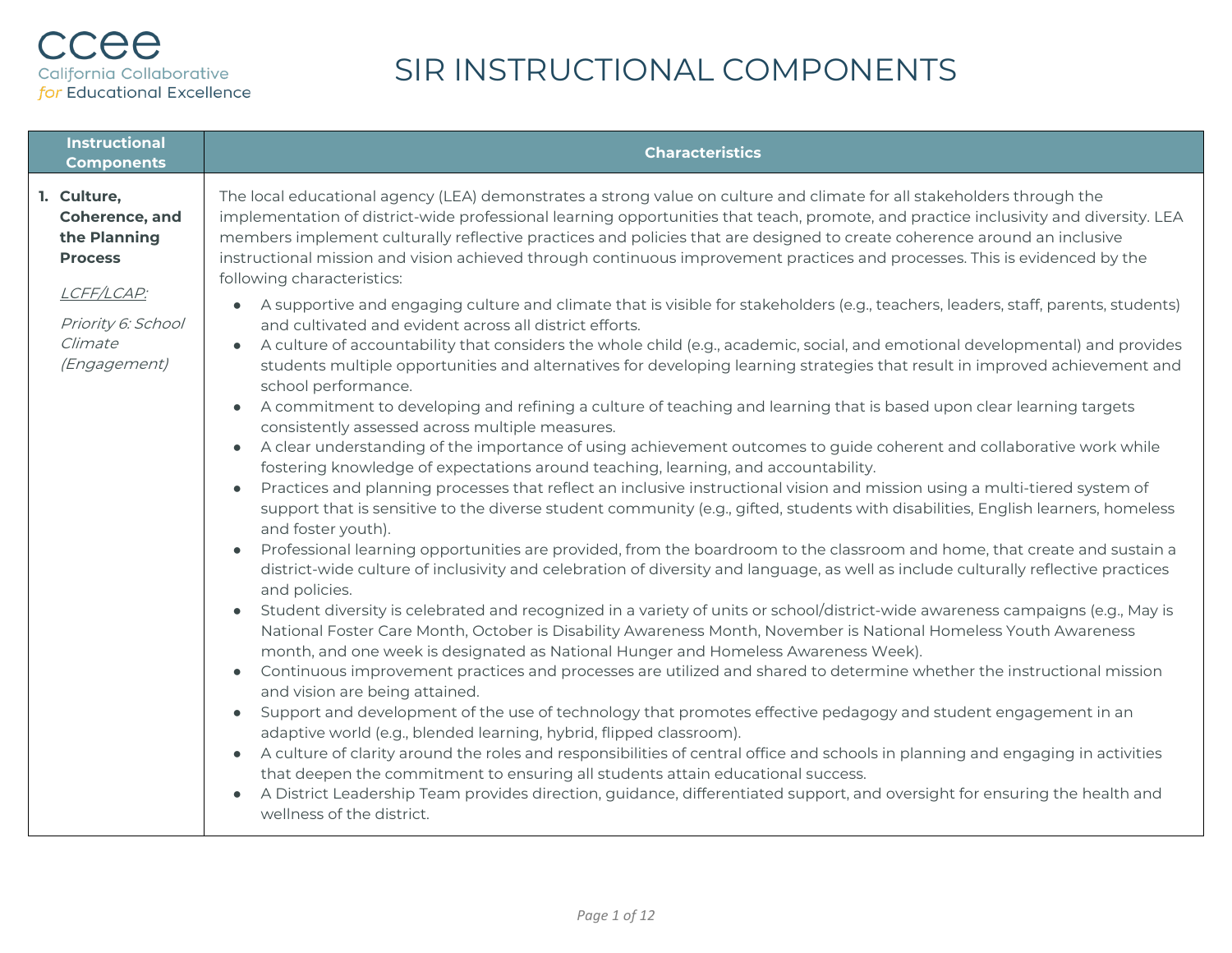| <b>Instructional</b><br><b>Components</b>                                                                                     | <b>Characteristics</b>                                                                                                                                                                                                                                                                                                                                                                                                                                                                                                                                                                                                                                                                                                                                                                                                                                                                                                                                                                                                                                                                                                                                                                                                                                                                                                                                                                                                                                                                                                                                                                                                                                                                                                                                                                                                                                                                                                                                                                                                                                                                                                                                                                                                                                                                                                                                                                                                                                                                                                                                                                                                   |
|-------------------------------------------------------------------------------------------------------------------------------|--------------------------------------------------------------------------------------------------------------------------------------------------------------------------------------------------------------------------------------------------------------------------------------------------------------------------------------------------------------------------------------------------------------------------------------------------------------------------------------------------------------------------------------------------------------------------------------------------------------------------------------------------------------------------------------------------------------------------------------------------------------------------------------------------------------------------------------------------------------------------------------------------------------------------------------------------------------------------------------------------------------------------------------------------------------------------------------------------------------------------------------------------------------------------------------------------------------------------------------------------------------------------------------------------------------------------------------------------------------------------------------------------------------------------------------------------------------------------------------------------------------------------------------------------------------------------------------------------------------------------------------------------------------------------------------------------------------------------------------------------------------------------------------------------------------------------------------------------------------------------------------------------------------------------------------------------------------------------------------------------------------------------------------------------------------------------------------------------------------------------------------------------------------------------------------------------------------------------------------------------------------------------------------------------------------------------------------------------------------------------------------------------------------------------------------------------------------------------------------------------------------------------------------------------------------------------------------------------------------------------|
| 2. Curriculum,<br>Learning, and<br><b>Support</b>                                                                             | The LEA has an MTSS framework that documents and assesses the implementation of all standards-aligned materials, curricula,<br>learning, and social-emotional and behavioral supports (e.g., differentiation options, tiered support options, integrated aligned ELD<br>supports). This is evidenced by the following characteristics:                                                                                                                                                                                                                                                                                                                                                                                                                                                                                                                                                                                                                                                                                                                                                                                                                                                                                                                                                                                                                                                                                                                                                                                                                                                                                                                                                                                                                                                                                                                                                                                                                                                                                                                                                                                                                                                                                                                                                                                                                                                                                                                                                                                                                                                                                   |
| LCFF/LCAP:<br>Priority 2: State<br>Standards<br>Priority 5: Pupil<br>Engagement<br>Priority 8: Other<br><b>Pupil Outcomes</b> | A coherent, standards-aligned curriculum, instruction, and assessment system is in place that is culturally and linguistically<br>responsive and meets the needs of all learners (e.g., gifted, English learners, students with disabilities, and homeless and foster<br>youth).<br>Evidence-based programs, including supplemental and enrichment curricular and instructional materials, are provided and<br>reflect the diverse needs of the student population and provide equitable access for all learners.<br>A multi-tiered approach is used to align and allocate district resources and support based on students' and schools' needs<br>across multiple measures (e.g., academics, suspension, attendance, grades).<br>A targeted focus on ensuring teachers hold high expectations for their students and have positive student-teacher<br>relationships.<br>Clearly articulated learning goals, across all grade levels and content areas provide students a path to mastery of the<br>$\bullet$<br>strategies, skills, and concepts embedded in the curriculum.<br>Ensuring teachers are able to clearly articulate their concept of student progress and appropriately challenge surface, deep,<br>and conceptual knowledge and understanding.<br>Assessment components of the curricula and instructional practices clearly support the evaluation of the learning of all<br>$\bullet$<br>students across multiple measures.<br>A written continuous improvement process exists and includes reviewing academic and social-emotional and behavioral<br>$\bullet$<br>performance data to identify and make decisions on curriculum and supplemental supports.<br>High-quality, stimulating, and rigorous instructional materials that engage English learners (ELs), students with disabilities<br>$\bullet$<br>(SWDs), foster and homeless youth, and accelerate grade-level content and language development.<br>A clearly articulated and executed plan that ensures ELs across all levels of language proficiency can access, fully engage with,<br>$\bullet$<br>and achieve rigorous grade-level academic content standards.<br>An identified curriculum for designated ELD and non-graduation-bound SWDs is implemented with fidelity.<br>$\bullet$<br>Continuous improvement processes are used to routinely evaluate the fidelity of implementation of curricula and their<br>$\bullet$<br>respective quality.<br>Amply available curricular materials and support are available for all students (e.g., electronic devices, tiered, and differentiated<br>$\bullet$<br>instructional materials). |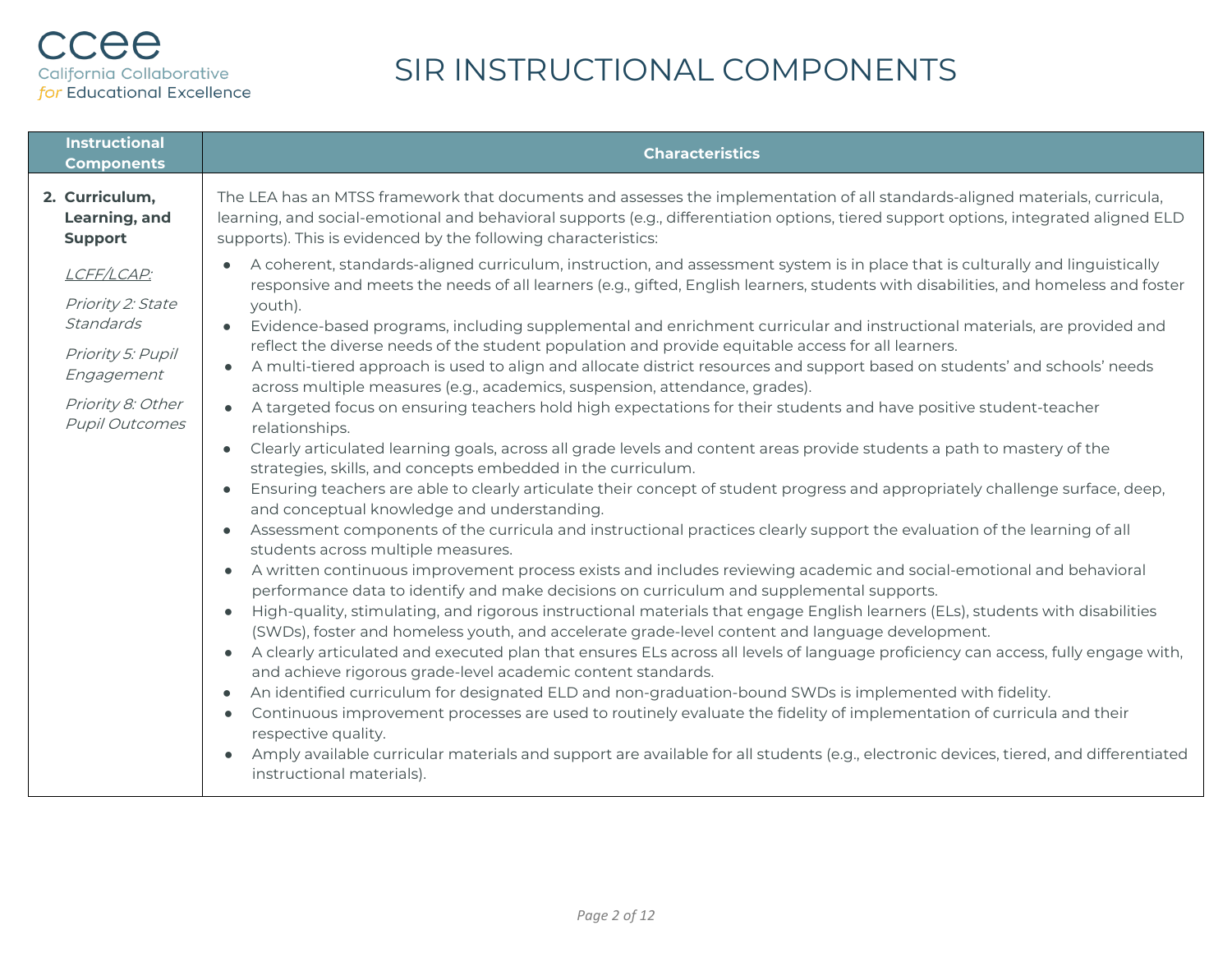| <b>Instructional</b><br><b>Components</b>                                                                                                                                      | <b>Characteristics</b>                                                                                                                                                                                                                                                                                                                                                                                                                                                                                                                                                                                                                                                                                                                                                                                                                                                                                                                                                                                                                                                                                                                                                                                                                                                                                                                                                                                                                                                                                                                                                                                                                                                                                                                                                                                                                                                                                                                                                                                                                                                                                                                                                                                                                                                                                                                                                                                                                                                                                                                                                                                                                                                                                                                                                                                                                                                                                                                                                                                                                                                                                                                                                                                                                                                                                                                                                                                                                                                                           |
|--------------------------------------------------------------------------------------------------------------------------------------------------------------------------------|--------------------------------------------------------------------------------------------------------------------------------------------------------------------------------------------------------------------------------------------------------------------------------------------------------------------------------------------------------------------------------------------------------------------------------------------------------------------------------------------------------------------------------------------------------------------------------------------------------------------------------------------------------------------------------------------------------------------------------------------------------------------------------------------------------------------------------------------------------------------------------------------------------------------------------------------------------------------------------------------------------------------------------------------------------------------------------------------------------------------------------------------------------------------------------------------------------------------------------------------------------------------------------------------------------------------------------------------------------------------------------------------------------------------------------------------------------------------------------------------------------------------------------------------------------------------------------------------------------------------------------------------------------------------------------------------------------------------------------------------------------------------------------------------------------------------------------------------------------------------------------------------------------------------------------------------------------------------------------------------------------------------------------------------------------------------------------------------------------------------------------------------------------------------------------------------------------------------------------------------------------------------------------------------------------------------------------------------------------------------------------------------------------------------------------------------------------------------------------------------------------------------------------------------------------------------------------------------------------------------------------------------------------------------------------------------------------------------------------------------------------------------------------------------------------------------------------------------------------------------------------------------------------------------------------------------------------------------------------------------------------------------------------------------------------------------------------------------------------------------------------------------------------------------------------------------------------------------------------------------------------------------------------------------------------------------------------------------------------------------------------------------------------------------------------------------------------------------------------------------------|
| 3. Instructional<br><b>Practice and</b><br><b>Strategies</b><br>LCFF/LCAP<br>Priority: 1 Basic<br>Conditions<br>Priority 2: State<br>Standards<br>Priority 7:<br>Course Access | The LEA has established and defined instructional practices and strategies that are culturally inclusive, differentiated, rigorous,<br>coherent, and standards aligned. Instructional technology, project-based learning, and other experiences beyond the textbook are<br>regularly utilized. Instructional practices and strategies positively support students in developing self-agency and building<br>metacognitive skills. This is evidenced by the following characteristics:<br>A district-wide intentional focus on providing a rigorous teaching and learning experience that uses Universal Design for<br>$\bullet$<br>Learning (UDL) principles for improving and extending differentiated instructional practices that increase student<br>engagement.<br>Evidence-based instructional practices focus on providing students access to and experience with rigorous, relevant, and<br>$\bullet$<br>coherent standards-aligned instruction and are responsive to the needs of all learners, including gifted students, culturally and<br>linguistically diverse students, students with disabilities, homeless and foster youth.<br>Teaching practices emphasize the engagement of students in the learning process, clear articulation of the strategies of<br>$\bullet$<br>instruction, learning intentions, and the criteria for success.<br>District-wide instructional practices and strategies are actively cultivated, communicated, clearly documented, and evaluated.<br>$\bullet$<br>Continuous improvement data are regularly used to celebrate growth and problem solve areas in need of targeted assistance.<br>$\bullet$<br>Instructional practice and strategies ensure that the teachers of all student groups (gifted, culturally and linguistically diverse<br>$\bullet$<br>students, students with disabilities, homeless and foster youth) are included and participate in collaborative integrated<br>planning for instruction.<br>Teachers regularly meet to share and review student work.<br>$\bullet$<br>Instructional support staff provide in-class support for students needing additional support/remediation and extension.<br>$\bullet$<br>Intensive support teachers deliver the most targeted instruction for students in small groups.<br>$\bullet$<br>Instructional practices support the development of student agency for learning (i.e. academic self-efficiency and self-<br>$\bullet$<br>regulation).<br>Students with disabilities are educated in the least restrictive environment.<br>$\bullet$<br>Digital learning and experiences beyond the textbook (e.g., project-based learning) and the classroom are used to actively<br>$\bullet$<br>engage students in learning, emphasize critical thinking skills, and adapt to a flexible world (e.g. synchronous and<br>asynchronous).<br>Systematic frequent and ongoing measurement of student learning allows multiple means and modalities to demonstrate<br>$\bullet$<br>mastery.<br>Systematic use of school data to plan, design, and deliver culturally responsive instruction results in an increased rate of<br>$\bullet$<br>student growth across multiple measures (e.g. academic and social emotional and behavioral)<br>Teachers are provided with opportunities to serve as a peer resource for teaching and learning.<br>$\bullet$<br>Regular communication and engagement provide opportunities for parents/caregivers to support their students' learning.<br>$\bullet$ |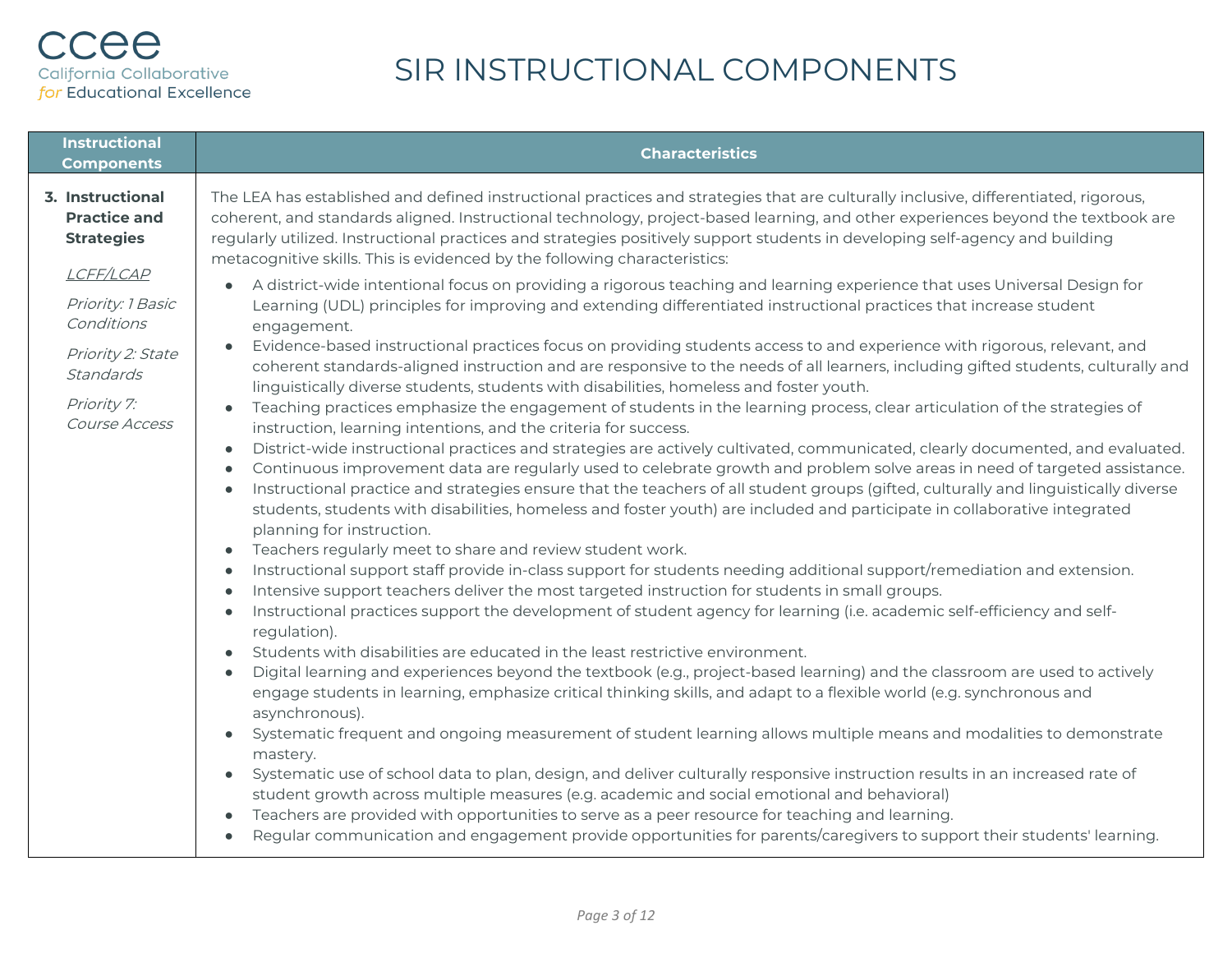| <b>Instructional</b><br><b>Components</b>                                                                                                                                                                                         | <b>Characteristics</b>                                                                                                                                                                                                                                                                                                                                                                                                                                                                                                                                                                                                                                                                                                                                                                                                                                                                                                                                                                                                                                                                                                                                                                                                                                                                                                                                                                                                                                                                                                                                                                                                                                                                                                                                                                                                                                                                                                                                                                                                                                                                                                                                                                                                                                                                                      |
|-----------------------------------------------------------------------------------------------------------------------------------------------------------------------------------------------------------------------------------|-------------------------------------------------------------------------------------------------------------------------------------------------------------------------------------------------------------------------------------------------------------------------------------------------------------------------------------------------------------------------------------------------------------------------------------------------------------------------------------------------------------------------------------------------------------------------------------------------------------------------------------------------------------------------------------------------------------------------------------------------------------------------------------------------------------------------------------------------------------------------------------------------------------------------------------------------------------------------------------------------------------------------------------------------------------------------------------------------------------------------------------------------------------------------------------------------------------------------------------------------------------------------------------------------------------------------------------------------------------------------------------------------------------------------------------------------------------------------------------------------------------------------------------------------------------------------------------------------------------------------------------------------------------------------------------------------------------------------------------------------------------------------------------------------------------------------------------------------------------------------------------------------------------------------------------------------------------------------------------------------------------------------------------------------------------------------------------------------------------------------------------------------------------------------------------------------------------------------------------------------------------------------------------------------------------|
| 4. Social-Emotional<br>and Behavioral<br><b>Health and</b><br><b>Development</b>                                                                                                                                                  | Social-emotional and behavioral (SEB) well-being of the whole child is a critical component in the LEA's mission and vision. Identified<br>social-emotional and behavioral skills are integrated into the curriculum, instructional practices, and resources identified for student<br>support and school capacity building. Social-emotional and behavioral health is embedded in LEA policies and practices and is<br>modeled by adults. This is evidenced by the following characteristics:                                                                                                                                                                                                                                                                                                                                                                                                                                                                                                                                                                                                                                                                                                                                                                                                                                                                                                                                                                                                                                                                                                                                                                                                                                                                                                                                                                                                                                                                                                                                                                                                                                                                                                                                                                                                              |
| $\bullet$<br>LCFF/LCAP:<br>Priority 6: School<br>$\bullet$<br>Climate<br>$\bullet$<br>$\bullet$<br>$\bullet$<br>$\bullet$<br>$\bullet$<br>$\bullet$<br>$\bullet$<br>$\bullet$<br>$\bullet$<br>$\bullet$<br>$\bullet$<br>$\bullet$ | Social-emotional and behavioral health of the whole child is supported/substantiated within the written instructional vision,<br>policies, and practices.<br>Systemic and strategically embedded instruction that includes explicit teaching of expected student behaviors appropriate to<br>the development level.<br>Specific and differentiated social-emotional and behavioral strategies address students in Tier I, Tier II, and Tier III.<br>Specific metrics measure and refine the impact of the SEB instruction.<br>Rapid formative assessments are available for highly mobile students and are used to assess new students' abilities, recognize<br>emotional needs, employ a variety of teaching strategies, arrange for students to complete homework at school, and provide<br>individual or group tutoring.<br>Professional learning is provided to enable teachers to understand the nature of homelessness and foster care, to create<br>positive experiences for homeless children, and to provide strategies for discussing this topic in the classroom.<br>A continuum of resources available at every site provides support to students whose behavior and well-being is of concern.<br>Meaningful outreach engages families and caregivers with the continuum of available resources.<br>Planned and intentional professional learning builds staff capacity in the use of Student Success Teams (SST) and Positive<br>Behavior Intervention Supports (PBIS).<br>Social-emotional, behavioral, and health development is practiced and modeled by adults throughout the district.<br>A continuum of school-based social-emotional, and behavioral supports are identified and external partnerships are<br>cultivated.<br>The school site culture among teachers and school leaders engages, challenges, and supports social-emotional, behavioral,<br>and academic development.<br>Social-emotional and behavioral health and respective curricular programs are routinely evaluated and use data to ensure<br>fidelity of implementation, quality of the selected curriculum, and to inform continuous improvement instructional decisions.<br>On-going professional learning opportunities provide a safe space for teachers and leaders to learn about the importance of<br>SEB. |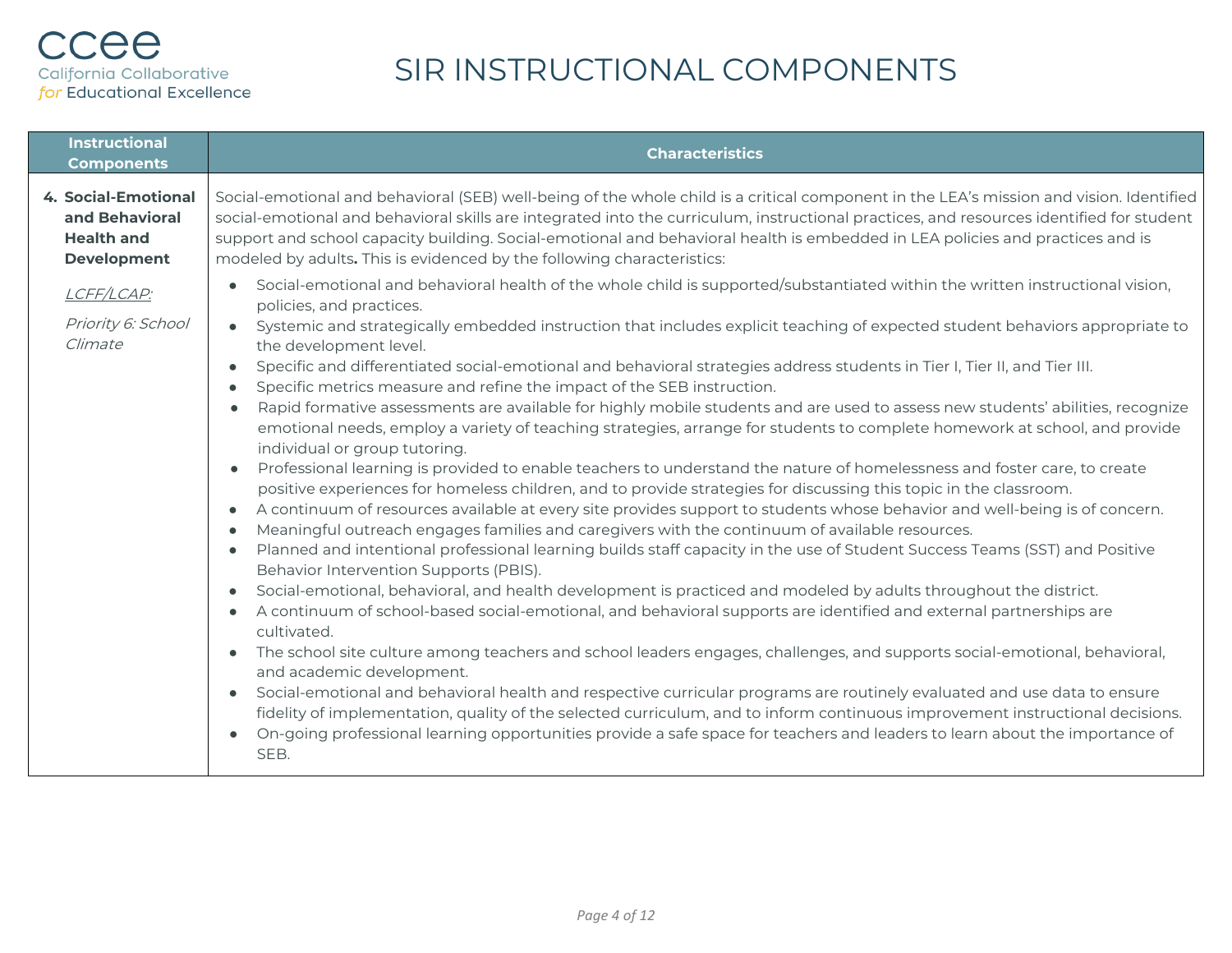| <b>Instructional</b><br><b>Components</b>                                        | <b>Characteristics</b>                                                                                                                                                                                                                                                                                                                                                                                                                                                                                                                                                                                                                                                                                                                                                                                                                                                                                                                                                                                                                                                                                                                                                                                                                                                                                                                                                                                                                                                                                                                                                                                                                                                                                                                                                                                                                                                                                                                                                                                                                                                                                                                                                                                                                                                                                                                                                                                                                                                                                                                                                                                                                                                                                                                                                                                                                             |
|----------------------------------------------------------------------------------|----------------------------------------------------------------------------------------------------------------------------------------------------------------------------------------------------------------------------------------------------------------------------------------------------------------------------------------------------------------------------------------------------------------------------------------------------------------------------------------------------------------------------------------------------------------------------------------------------------------------------------------------------------------------------------------------------------------------------------------------------------------------------------------------------------------------------------------------------------------------------------------------------------------------------------------------------------------------------------------------------------------------------------------------------------------------------------------------------------------------------------------------------------------------------------------------------------------------------------------------------------------------------------------------------------------------------------------------------------------------------------------------------------------------------------------------------------------------------------------------------------------------------------------------------------------------------------------------------------------------------------------------------------------------------------------------------------------------------------------------------------------------------------------------------------------------------------------------------------------------------------------------------------------------------------------------------------------------------------------------------------------------------------------------------------------------------------------------------------------------------------------------------------------------------------------------------------------------------------------------------------------------------------------------------------------------------------------------------------------------------------------------------------------------------------------------------------------------------------------------------------------------------------------------------------------------------------------------------------------------------------------------------------------------------------------------------------------------------------------------------------------------------------------------------------------------------------------------------|
| 5. Assessment and<br><b>Accountability</b>                                       | The LEA has a systemic process to measure and analyze student data—academic, behavior, and SEL—that drives the accountability<br>system for all stakeholders (classroom to boardroom and home) and informs a continuous improvement process. This is evidenced                                                                                                                                                                                                                                                                                                                                                                                                                                                                                                                                                                                                                                                                                                                                                                                                                                                                                                                                                                                                                                                                                                                                                                                                                                                                                                                                                                                                                                                                                                                                                                                                                                                                                                                                                                                                                                                                                                                                                                                                                                                                                                                                                                                                                                                                                                                                                                                                                                                                                                                                                                                     |
| LCFF/LCAP:<br>Priority 2: State<br>Standards<br>Priority 4: Pupil<br>Achievement | by the following characteristics:<br>A system of assessment that ensures all students are provided with, know, and understand clear learning targets in all<br>courses and at all grade levels with the goal that each student comprehends precisely what and how to attain mastery of key<br>skills and concepts.<br>Ongoing, aligned, systemic processes are in place for measuring how, what, and how well a student is learning (e.g., early<br>warning system, universal screening, diagnostic, formative, summative).<br>Targeted and on-going assessment of ELs ensure they are moving toward advanced levels of English, reclassification, and<br>$\bullet$<br>closing the academic language gap.<br>The redesignation rate of ELs and the declassification rate and movement of service delivery (e.g., LRE) for students with<br>disabilities are monitored, assessed, shared, and used to make instructional decisions for improved student outcomes.<br>Measures are used that promote resilience in foster and homeless youth and assess students' soft skills such as motivation,<br>$\bullet$<br>social adaptability, and interpretive abilities.<br>Assessment data are used to monitor the rate of growth for foster and homeless youth to ensure students are receiving<br>differentiated and well-rounded support for academics, social-emotional, and behavioral health.<br>District-wide practices include intentional time for teachers and leaders to learn, digest, analyze, problem-solve, and plan for<br>$\bullet$<br>instruction that results in improved student outcomes for academics, behavior, and SEL (e.g., establish Professional Learning<br>Communities, Communities of Practice, etc.).<br>Progress monitoring of district culture, coherence, curriculum, and instructional and professional learning provides two-way<br>communication with stakeholders and ensures district benchmarks and goals are met.<br>There is an established district-wide process (e.g., problem solving/continuous improvement protocols) for using assessment<br>$\bullet$<br>data to make instructional decisions at the student, classroom, school and district levels.<br>The district's multi-tiered system of support has established decision rules that articulate entrance and exit criteria for<br>$\bullet$<br>students needing intensified instruction and intervention.<br>A functional student information system (SIS) is in place that readily provides data to inform continuous improvement and<br>$\bullet$<br>instructional decisions from the boardroom to the classroom.<br>Assessment and accountability data are regularly collected and shared throughout the school year and align with district<br>$\bullet$<br>formative and/or benchmark assessments (e.g., beginning, middle, and end of year). |
|                                                                                  |                                                                                                                                                                                                                                                                                                                                                                                                                                                                                                                                                                                                                                                                                                                                                                                                                                                                                                                                                                                                                                                                                                                                                                                                                                                                                                                                                                                                                                                                                                                                                                                                                                                                                                                                                                                                                                                                                                                                                                                                                                                                                                                                                                                                                                                                                                                                                                                                                                                                                                                                                                                                                                                                                                                                                                                                                                                    |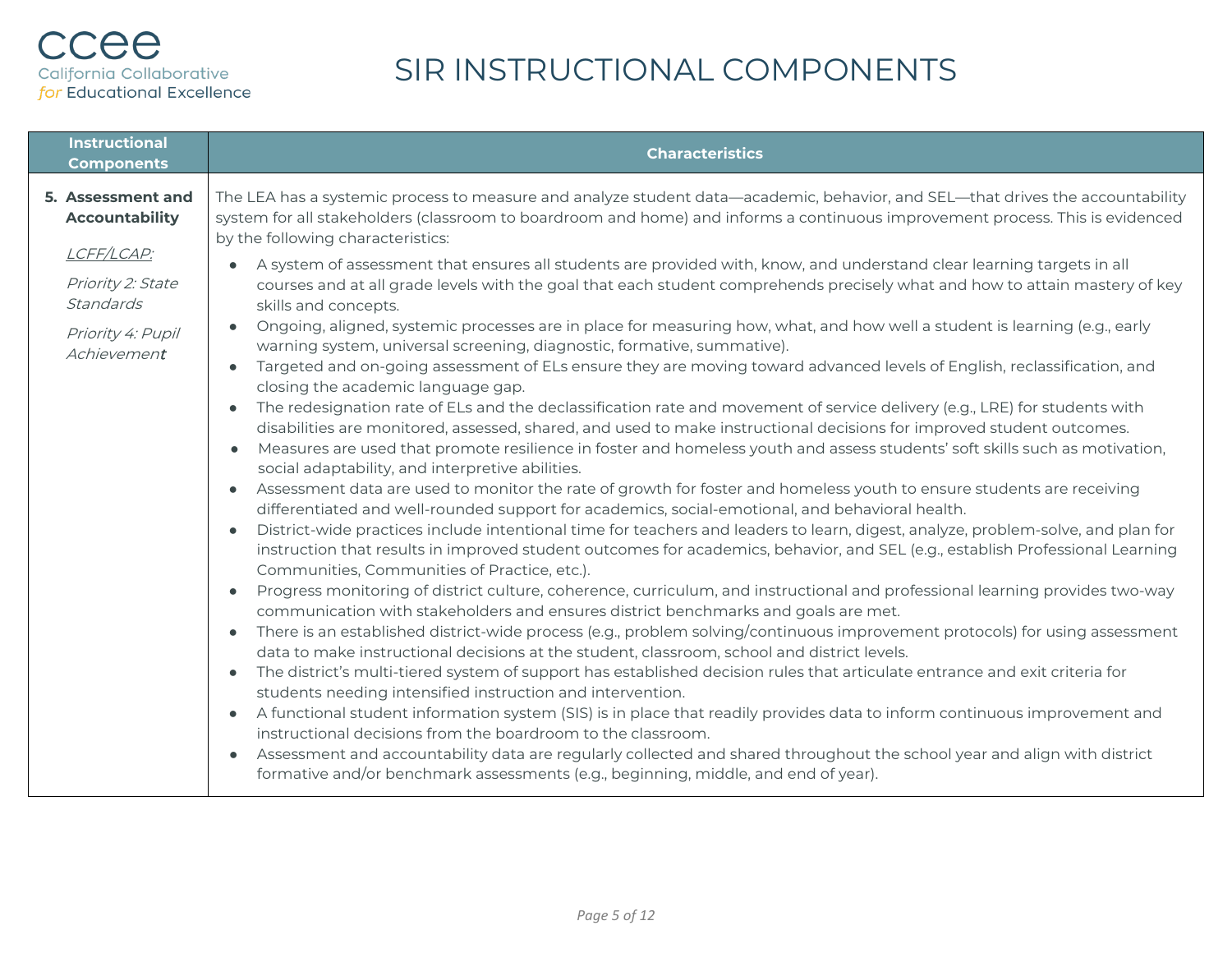| <b>Instructional</b><br><b>Components</b>                                                 | <b>Characteristics</b>                                                                                                                                                                                                                                                                                                                                                                                                                                                                                                                                                                                                                                                                                                                                                                                                                                                                                                                                                                                                                                                                                                                                                                                                                                                                                                                                                                                                                                                                                                                                                                      |
|-------------------------------------------------------------------------------------------|---------------------------------------------------------------------------------------------------------------------------------------------------------------------------------------------------------------------------------------------------------------------------------------------------------------------------------------------------------------------------------------------------------------------------------------------------------------------------------------------------------------------------------------------------------------------------------------------------------------------------------------------------------------------------------------------------------------------------------------------------------------------------------------------------------------------------------------------------------------------------------------------------------------------------------------------------------------------------------------------------------------------------------------------------------------------------------------------------------------------------------------------------------------------------------------------------------------------------------------------------------------------------------------------------------------------------------------------------------------------------------------------------------------------------------------------------------------------------------------------------------------------------------------------------------------------------------------------|
| 6. Student and<br>Family<br><b>Engagement</b>                                             | The LEA practices two-way communication that reflects the cultural and linguistic needs of families in the community and provides<br>resources and activities that give students agency, promotes student leadership, and provides a space for active family and<br>community engagement. This is evidenced by the following characteristics:                                                                                                                                                                                                                                                                                                                                                                                                                                                                                                                                                                                                                                                                                                                                                                                                                                                                                                                                                                                                                                                                                                                                                                                                                                               |
| LCFF/LCAP:                                                                                | <b>Student Engagement:</b>                                                                                                                                                                                                                                                                                                                                                                                                                                                                                                                                                                                                                                                                                                                                                                                                                                                                                                                                                                                                                                                                                                                                                                                                                                                                                                                                                                                                                                                                                                                                                                  |
| Priority 3:<br>Parental<br>Involvement<br>(engagement)<br>Priority 5: Pupil<br>Engagement | Student agency and voice are fostered to promote critical thinking and leadership that contribute to decisions being made.<br>$\bullet$<br>Students are able to articulate what they are learning and why.<br>Students are able to identify and use self-regulatory strategies for learning.<br>$\bullet$<br>Students are able to self identify instructional strategies for their learning.<br>$\bullet$<br>Students are provided with opportunities to self-assess.<br>$\bullet$<br>Students are provided equitable access to digital learning platforms and devices.<br>$\bullet$                                                                                                                                                                                                                                                                                                                                                                                                                                                                                                                                                                                                                                                                                                                                                                                                                                                                                                                                                                                                        |
|                                                                                           | <b>Family Engagement:</b>                                                                                                                                                                                                                                                                                                                                                                                                                                                                                                                                                                                                                                                                                                                                                                                                                                                                                                                                                                                                                                                                                                                                                                                                                                                                                                                                                                                                                                                                                                                                                                   |
|                                                                                           | The LEA actively seeks and acts upon two-way communication with students, families/caregivers, and underrepresented<br>$\bullet$<br>groups.<br>There are written protocols that delineate strategies and practices that promote and engage students and families.<br>$\bullet$<br>The district has both systems and supports in place to successfully engage families and students in an adaptive learning<br>$\bullet$<br>environment (e.g., distance learning, blended learning, flipped classroom), internet connectivity, devices, orientation, and<br>guidance on hybrid learning environments.<br>Clear two-way communication is used with families and cultivates a clear understanding of steps and progress required for<br>students to show mastery of skills, concepts, and grade-level and graduation requirements.<br>The cultural and linguistic needs of the community are reflected in the resources, engagement activities, and curriculum.<br>$\bullet$<br>Families/caregivers are active participants in PTA/PTO, school site council meetings, and other forums.<br>$\bullet$<br>The LEA provides support to schools to ensure family/caregivers and students are actively informed members and decision<br>$\bullet$<br>makers within the district system of support and school community.<br>Parent groups engage and collaborate with school and district leaders in prioritizing goals and providing LCAP input and<br>$\bullet$<br>feedback.<br>Universal use and provision of language translation and interpretation (e.g., written, oral language) is provided. |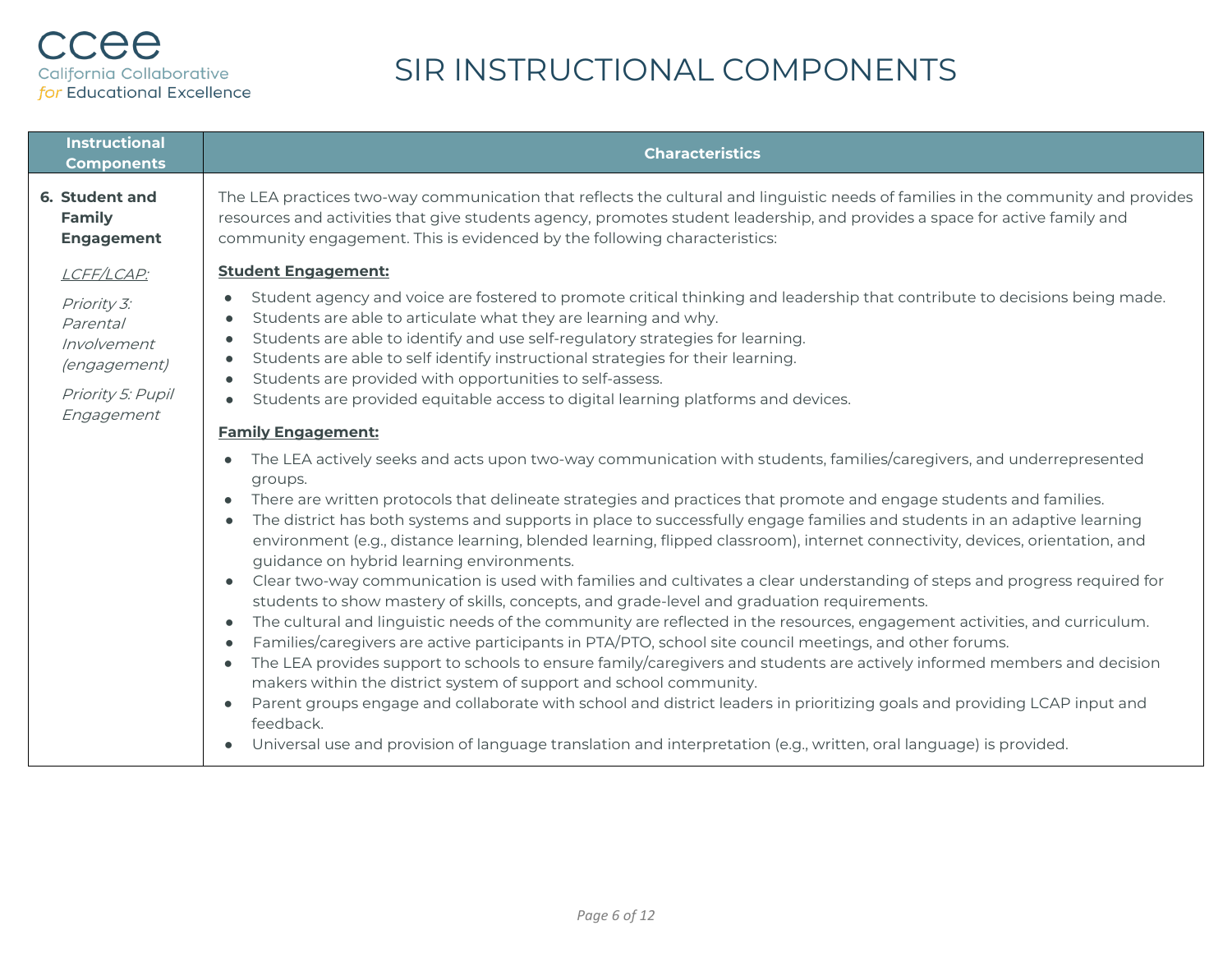| <b>Instructional</b><br><b>Components</b>                                                                                   | <b>Characteristics</b>                                                                                                                                                                                                                                                                                                                                                                                                                                                                                                                                                                                                                                                                                                                                                                                                                                                                                                                                                                                                                                                                                                                                                                                                                                                                                                                                                                                                                                                                                                                                                                                                                               |
|-----------------------------------------------------------------------------------------------------------------------------|------------------------------------------------------------------------------------------------------------------------------------------------------------------------------------------------------------------------------------------------------------------------------------------------------------------------------------------------------------------------------------------------------------------------------------------------------------------------------------------------------------------------------------------------------------------------------------------------------------------------------------------------------------------------------------------------------------------------------------------------------------------------------------------------------------------------------------------------------------------------------------------------------------------------------------------------------------------------------------------------------------------------------------------------------------------------------------------------------------------------------------------------------------------------------------------------------------------------------------------------------------------------------------------------------------------------------------------------------------------------------------------------------------------------------------------------------------------------------------------------------------------------------------------------------------------------------------------------------------------------------------------------------|
| 7. School-based<br><b>Instructional</b><br>Leadership<br><b>Teams (ILTs)</b><br>LCFF/LCAP:<br>Priority 6: School<br>Climate | Instructional Leadership Teams (ILTs) exist in every school and are representative across grades and disciplines with members that<br>make culturally responsive data-driven decisions to design instruction for all students and their needs. ILTs facilitate site-based<br>professional learning and support the implementation of district and site programs and efforts. This is evidenced by the following<br>characteristics:<br>Written expectations exist for ILTs roles, responsibilities, and team membership.<br>ILTs exist in every school and meet regularly with organized agendas and minutes.<br>٠<br>ILTs are provided professional development on the purpose, process, facilitation, and outcomes for leadership teams.<br>ILTs reflect cross grade and disciplinary representation of student groups including EL, gifted, homeless, foster, and students<br>$\bullet$<br>with disabilities.<br>ILTs have a clear vision that aligns with the LCAP goals, student needs, and data.<br>ILT members are capable and empowered to use data to design instruction based on the needs of each and every student.<br>٠<br>ILTs include a focus on supporting all educators in developing assessment literacy.<br>$\bullet$<br>ILTs are actively involved in facilitating culturally responsive data-driven decision making and creating the instructional<br>$\bullet$<br>supports necessary to deliver best first instruction that results in improved school-wide student outcomes.<br>ILTs facilitate site-based professional development and coaching on instruction, assessment, and data-driven decision<br>$\bullet$<br>making. |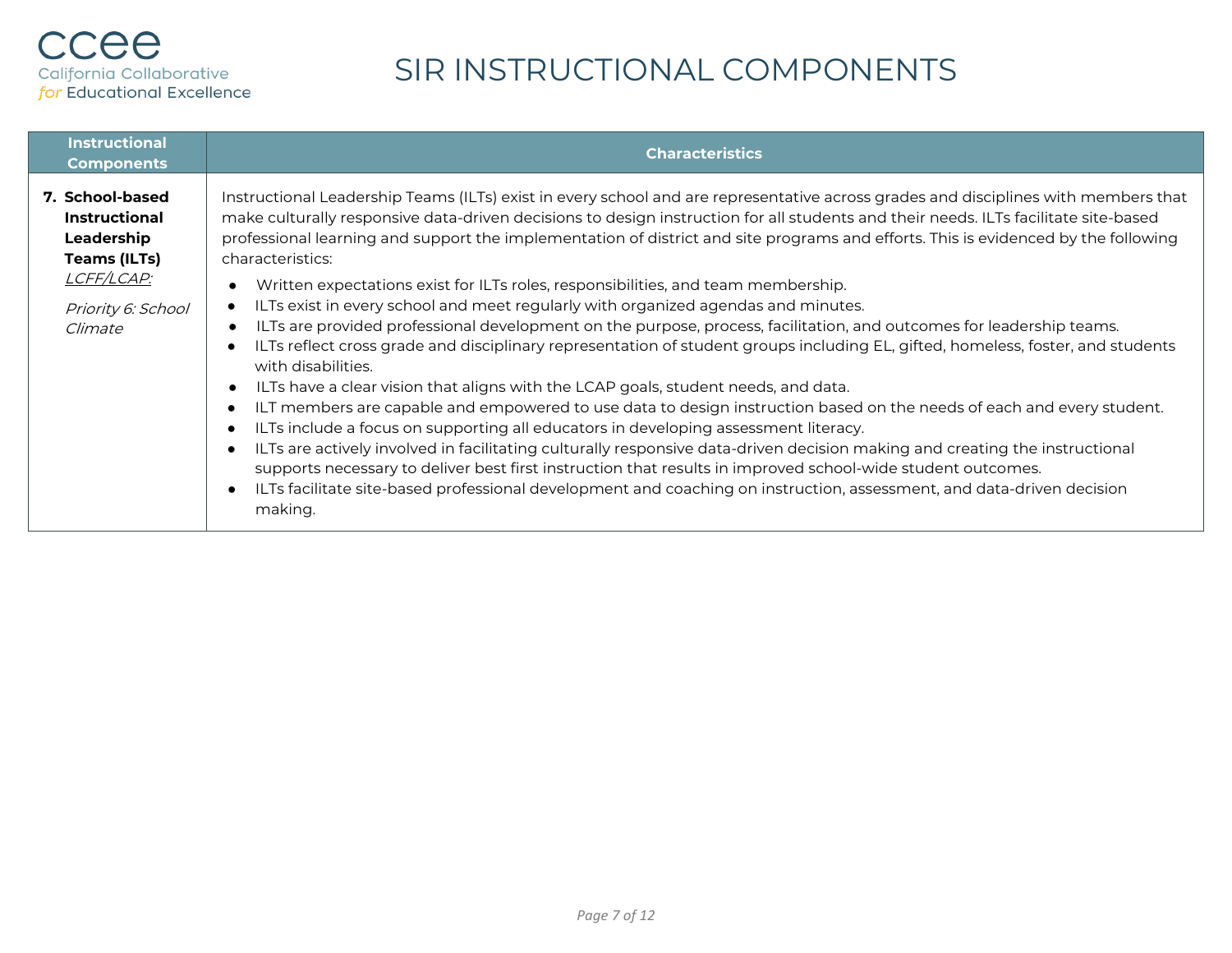| <b>Instructional</b><br><b>Components</b>              | <b>Characteristics</b>                                                                                                                                                                                                                                                                                                                                                                                                                                                                                                                                                                                                                                                                                                                                                                                                                                                                                                                                                                                                                                                                                                                                                                                                                                                                                                                                                                                                                                                                                         |
|--------------------------------------------------------|----------------------------------------------------------------------------------------------------------------------------------------------------------------------------------------------------------------------------------------------------------------------------------------------------------------------------------------------------------------------------------------------------------------------------------------------------------------------------------------------------------------------------------------------------------------------------------------------------------------------------------------------------------------------------------------------------------------------------------------------------------------------------------------------------------------------------------------------------------------------------------------------------------------------------------------------------------------------------------------------------------------------------------------------------------------------------------------------------------------------------------------------------------------------------------------------------------------------------------------------------------------------------------------------------------------------------------------------------------------------------------------------------------------------------------------------------------------------------------------------------------------|
| 8. Administrative<br><b>Coaching and</b><br>Leadership | Infrastructures across the LEA support, promote, and enhance a collaborative culture for district and site administrator effectiveness<br>in management and instructional leadership. Data (academic, social-emotional, and behavioral) are consistently used to monitor<br>instruction and inform stakeholders' engagement. This is evidenced by the following characteristics:                                                                                                                                                                                                                                                                                                                                                                                                                                                                                                                                                                                                                                                                                                                                                                                                                                                                                                                                                                                                                                                                                                                               |
|                                                        | <b>District Leadership:</b><br>Central office administration ensures expectations of the school site administrators are clear and district infrastructures exist<br>$\bullet$<br>to support, enhance, and develop effective instruction and managerial leadership.<br>Principal supervisors spend an extensive amount of time in schools observing instruction in both general and special<br>education settings and providing strengths-based and actionable feedback to site leaders.<br>District administrators demonstrate consistent use of qualitative and quantitative school-based data to assess the rate of<br>growth for academic, behavioral, and social-emotional learning and differentiate levels of support.<br>District leadership actively cultivates a growth mindset in a trusting and safe environment, in which personnel feel<br>$\bullet$<br>comfortable taking risks and actively contribute to decision making.<br>District infrastructures provide professional learning to support site administrators in developing their assessment literacy.<br>$\bullet$<br>District leadership provides targeted coaching to site administrators that facilitates growth and development of assessment<br>literacy for their respective instructional personnel.                                                                                                                                                                                                                              |
|                                                        | <b>Site Leadership:</b><br>District infrastructures exist that support and enhance site administrators' effectiveness in instructional leadership.<br>$\bullet$<br>Consistent leadership coaching and mentoring provides principals the opportunity to reflect on, monitor, adjust, and increase<br>effectiveness of their roles in strengthening instructional practices to meet the needs of diverse learners.<br>Administrators clearly demonstrate a balance of their time between building management and instructional leadership.<br>Administrative practices include targeted instructional coaching for staff to support and facilitate effective teaching strategies<br>and practices that span all students—general education, special education, gifted and English learners, homeless and foster<br>youth.<br>Administrators spend an extensive amount of time in classrooms, including special education, observing instruction and<br>providing strengths-based and actionable feedback to teachers.<br>Administrators demonstrate a consistent use of qualitative and quantitative data to assess the rate of growth for academic,<br>behavioral, and social-emotional learning for all students.<br>Administration actively cultivates a growth mindset and a safe environment for personnel to take risks, speak their truth, and<br>contribute to decision making.<br>Administrators actively facilitate and engage parents/caregivers as welcomed partners in the school community/family. |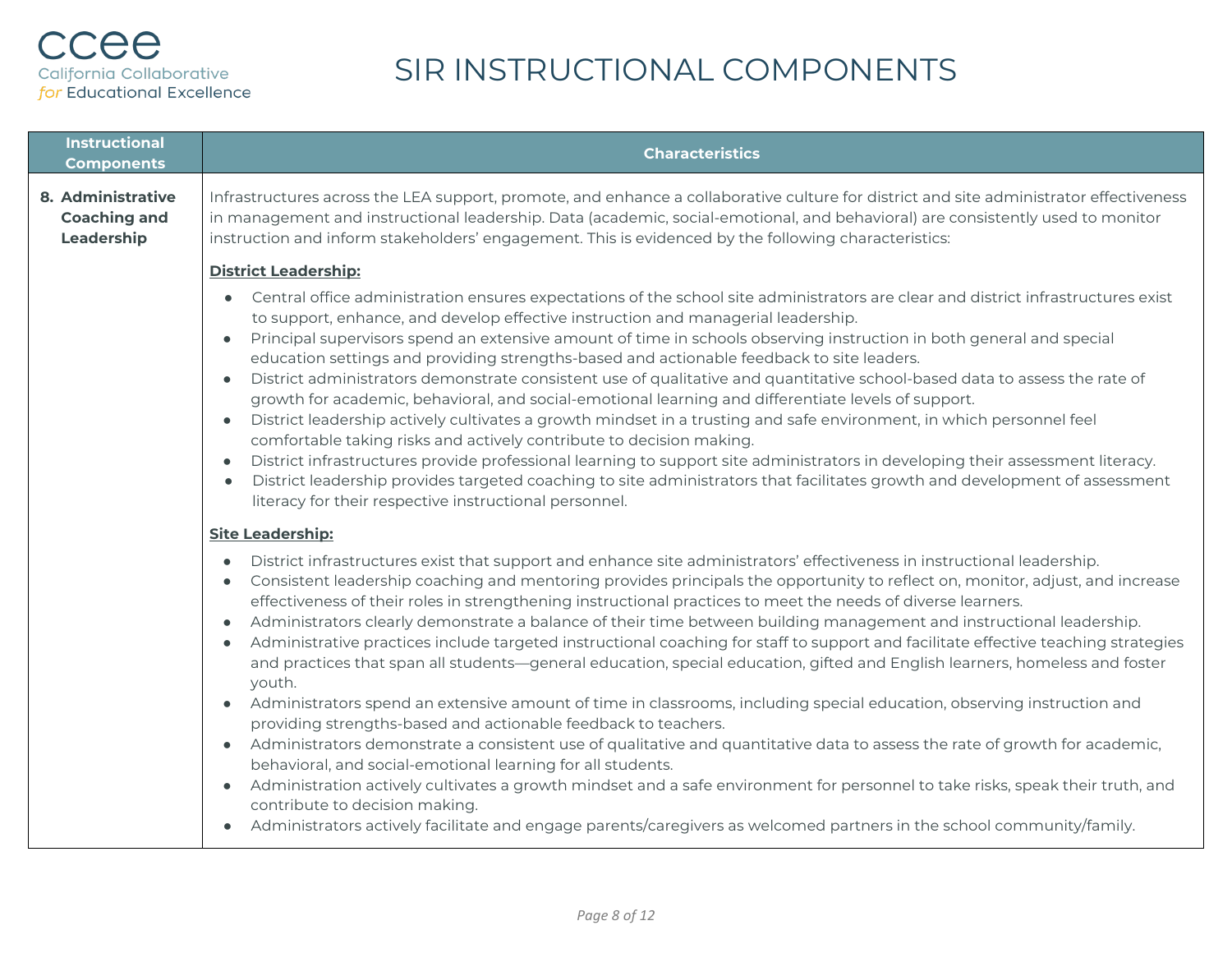#### ccee California Collaborative for Educational Excellence

| <b>Instructional</b><br><b>Components</b>                                                                               | <b>Characteristics</b>                                                                                                                                                                                                                                                                                                                                                                                                                                                                                                                                                                                                                                                                                                                                                                                                                                                                                                                                                                                                                                                                                                                                                                                                                                                                                                                                                                                                                                                                                                                                                                                                                                                                                                                                                                                                                                                                                                                                                                                                                                                                                                                                                                                                                                                                                                                                                                                                                                                                                                                                                                                                                                                                                                                                                                                                                                                                                                                                     |
|-------------------------------------------------------------------------------------------------------------------------|------------------------------------------------------------------------------------------------------------------------------------------------------------------------------------------------------------------------------------------------------------------------------------------------------------------------------------------------------------------------------------------------------------------------------------------------------------------------------------------------------------------------------------------------------------------------------------------------------------------------------------------------------------------------------------------------------------------------------------------------------------------------------------------------------------------------------------------------------------------------------------------------------------------------------------------------------------------------------------------------------------------------------------------------------------------------------------------------------------------------------------------------------------------------------------------------------------------------------------------------------------------------------------------------------------------------------------------------------------------------------------------------------------------------------------------------------------------------------------------------------------------------------------------------------------------------------------------------------------------------------------------------------------------------------------------------------------------------------------------------------------------------------------------------------------------------------------------------------------------------------------------------------------------------------------------------------------------------------------------------------------------------------------------------------------------------------------------------------------------------------------------------------------------------------------------------------------------------------------------------------------------------------------------------------------------------------------------------------------------------------------------------------------------------------------------------------------------------------------------------------------------------------------------------------------------------------------------------------------------------------------------------------------------------------------------------------------------------------------------------------------------------------------------------------------------------------------------------------------------------------------------------------------------------------------------------------------|
| 9. Professional<br><b>Learning and</b><br>Coaching<br>LCFF/LCAP:<br>Priority 1: Basic<br>Priority 2: State<br>Standards | There is a professional learning plan that cultivates the development of a teaching and learning culture through the eyes of a student<br>and reflects the needs of all teaching staff. The LEA-wide data-driven professional learning plan designed for all stakeholders focuses<br>on effective instructional practices that improve student academic, social-emotional, and behavioral learning. Instructional coaches<br>support the implementation and improvement of the tiered practices. This is evidenced by the following characteristics:<br>There is a written comprehensive multi-year professional learning (PL) and coaching plan based on best practices for<br>improving effective instruction for veteran and new principals, teachers, and staff (classified and certificated) and has clear<br>expectations for implementation and monitoring.<br>District-led, highly effective, data-based professional learning opportunities are grounded in student performance and foster<br>collective responsibility for improving student outcomes.<br>There is a relentless focus on developing the capacity of all teaching staff to deliver effective lessons that actively engage ELs<br>$\bullet$<br>and SWDs and advance their learning and language proficiency across the curriculum.<br>There is intentional focus on developing systemic implementation of Universal Design for Learning (UDL).<br>The development of assessment literacy provides for continual analysis of student data that results in effectively raising<br>$\bullet$<br>achievement academically, socially-emotionally, and behaviorally.<br>There is a clear focus on digital literacy within an adaptive environment that provides opportunities to practice and build skills<br>$\bullet$<br>in this area (e.g. blending and online learning, flipped classrooms, maximizing the use of digital platforms and resources,<br>synchronous and asynchronous).<br>A structure exists for school site professional learning that is focused on collaborative cultures, e.g. PLC, CoPs, ILTs. etc.<br>$\bullet$<br>A data-driven professional development plan exists at each school site that is intentional and differentiated for the learning<br>$\bullet$<br>needs of teaching staff.<br>Professional learning feedback is regularly collected and shared to support continuous improvement.<br>$\bullet$<br>A structure exists to support teachers' reflections and efforts to improve classroom practices for academics, social-emotional,<br>and behavioral learning (e.g., instructional coaches and/or support personnel).<br>There is a written multi-year plan for engaging parents and other stakeholders in learning that is aligned to the district's<br>$\bullet$<br>strategies for improving academic, behavioral, and social-emotional learning.<br>Regular professional learning and data-driven feedback is provided to the governing board. |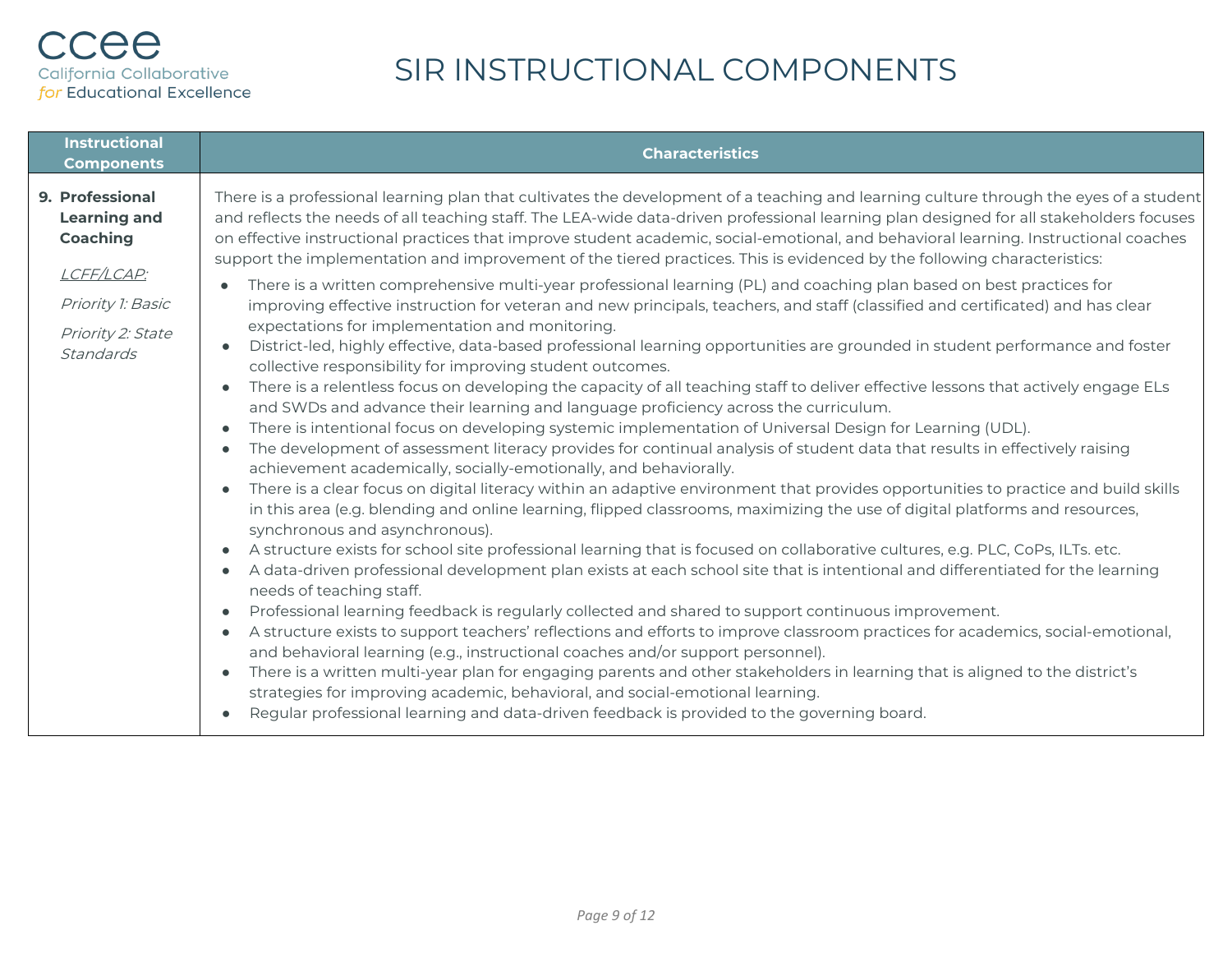| <b>Instructional</b><br><b>Components</b>                                                       | <b>Characteristics</b>                                                                                                                                                                                                                                                                                                                                                                                                                                                                                                                                                                                                                                                                                                                                                                                                                                                                                                                                                                                                                                                                                                                                                                                                                                                                                                                                                                                                                                                                                                                                                                                                                                                                                                                                                                                                                                                                                                                                                                                                                                                                                                                                                                                                                                                                                                                                                                                                                                                                                                                                                                                                                                                                                                                                                                                                                                                                                                                                                                                                                                                                                                                                                                                                                                                                                                                                                                                                                                                                        |
|-------------------------------------------------------------------------------------------------|-----------------------------------------------------------------------------------------------------------------------------------------------------------------------------------------------------------------------------------------------------------------------------------------------------------------------------------------------------------------------------------------------------------------------------------------------------------------------------------------------------------------------------------------------------------------------------------------------------------------------------------------------------------------------------------------------------------------------------------------------------------------------------------------------------------------------------------------------------------------------------------------------------------------------------------------------------------------------------------------------------------------------------------------------------------------------------------------------------------------------------------------------------------------------------------------------------------------------------------------------------------------------------------------------------------------------------------------------------------------------------------------------------------------------------------------------------------------------------------------------------------------------------------------------------------------------------------------------------------------------------------------------------------------------------------------------------------------------------------------------------------------------------------------------------------------------------------------------------------------------------------------------------------------------------------------------------------------------------------------------------------------------------------------------------------------------------------------------------------------------------------------------------------------------------------------------------------------------------------------------------------------------------------------------------------------------------------------------------------------------------------------------------------------------------------------------------------------------------------------------------------------------------------------------------------------------------------------------------------------------------------------------------------------------------------------------------------------------------------------------------------------------------------------------------------------------------------------------------------------------------------------------------------------------------------------------------------------------------------------------------------------------------------------------------------------------------------------------------------------------------------------------------------------------------------------------------------------------------------------------------------------------------------------------------------------------------------------------------------------------------------------------------------------------------------------------------------------------------------------------|
| 10. Data<br>Management<br>and Use and<br><b>Student</b><br><b>Information</b><br><b>Systems</b> | There is a student information system (SIS) that actively stores and tracks all individual student data (e.g., grades, attendance, discipline).<br>The SIS provides LEA-wide appropriate access for teachers, administrators, and parents/caregivers, which allows for aggregate data use<br>for school-based planning and also meets federal/state/local reporting requirements. This is evidenced by the following characteristics:<br>SIS data that support and align with the district's assessment and accountability system(s).<br>$\bullet$<br>An early warning system (EWS) for academics (e.g., grades), behavior (e.g., major/minor events), and attendance is developed,<br>available at the district, school, and classroom levels, and has established criteria for each level.<br>A suite of reports that is readily available and customized for the end-user (e.g., principal, teacher, board member, assistant<br>$\bullet$<br>superintendent, parent/caregiver, etc.) and reflect the areas identified as needing improvement (e.g., EWS that can be<br>disaggregated by student group, grade, gender, graduation rates, family/caregiver engagement, targeted indicators for ELs and<br>students with disabilities).<br>The SIS communicates with other data systems that are required and maintained by other departments (e.g. special education,<br>$\bullet$<br>English learners, foster and homeless youth).<br>Regularly provide training on how to use and access SIS data.<br>$\bullet$<br>Regular district monitoring and reviewing of data in an effort to support educator access and usage of the SIS.<br>$\bullet$<br>Professional learning opportunities that unpack the need for and use of SIS data to drive student, school, and district<br>$\bullet$<br>improvement, inclusive of a continuous improvement problem-solving approach to help consumers analyze and act upon areas<br>of need.<br>Data are regularly used, from the governing board to the classroom and parent/caregiver levels, to monitor progress and ensure<br>curriculum, instruction, and tiered support result in positive student outcomes in academics, social-emotional, and behavioral<br>health.<br>District leadership utilizes SIS data regularly (e.g., quarterly) to monitor a variety of data points (D/Fs, EWS trends, referral rates for<br>special education, etc.).<br>School leadership utilizes SIS data on a regular basis to monitor school based EWS indicators (academic, behavior, attendance)<br>$\bullet$<br>and other data to include, but not limited to, SST referrals, the success of Tier 2 and 3 interventions, success of the<br>implementation of curriculum, etc.<br>Longitudinal data are regularly provided and reviewed at the school and district level to track and report student progress.<br>Readily available data that support cross-departmental, classroom to school analysis to inform continuous improvement<br>$\bullet$<br>instructional decisions.<br>Decision rules are developed and socialized with teaching and learning personnel that provide entrance and exit criteria for<br>$\bullet$<br>robust and coherent tiered support for all students, including gifted, at-risk, English learners, and students with disabilities.<br>Activities (e.g., PLCs, pairing of schools) that are organized using aggregated data and create opportunities for schools to<br>collaborate and learn from and give each other feedback. |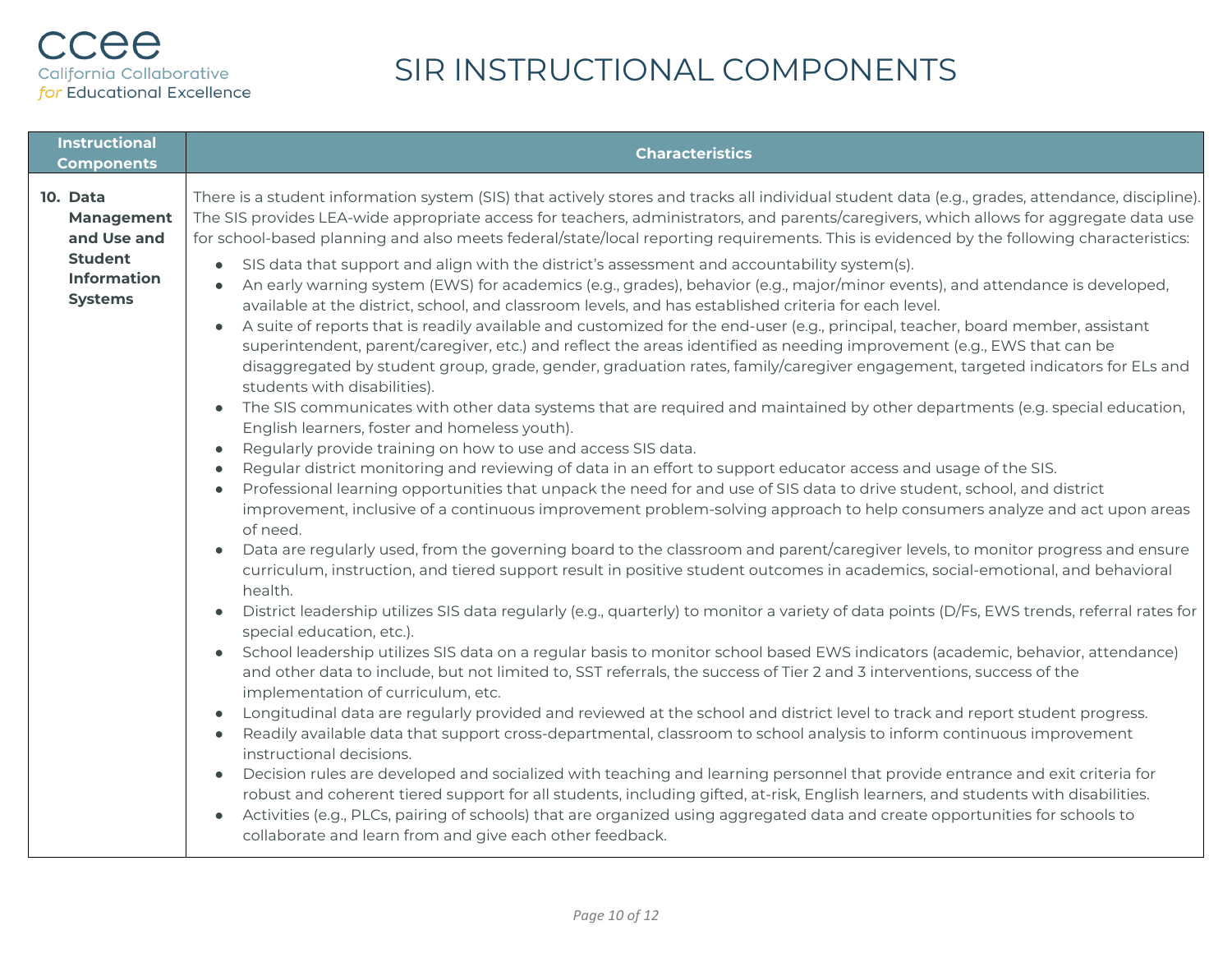| <b>Instructional</b><br><b>Components</b>         | <b>Characteristics</b>                                                                                                                                                                                                                                                                                                                                                                                                                         |
|---------------------------------------------------|------------------------------------------------------------------------------------------------------------------------------------------------------------------------------------------------------------------------------------------------------------------------------------------------------------------------------------------------------------------------------------------------------------------------------------------------|
| 11. District and<br>Leadership<br><b>Capacity</b> | The LEA contains strong multi-level (school and district leadership) organizational capacity and processes to make coherent,<br>coordinated decisions that ensure goals and metrics are mission and vision aligned across sites and departments. Established<br>processes ensure each member, regardless of position, is supported and can fulfill their role and responsibilities. This is evidenced by<br>the following characteristics:     |
|                                                   | Strong organizational capacity, dynamics, and processes exist to make coherent, coordinated decisions that improve the overall<br>health and wellness of the district.<br>District and school leadership develop and facilitate collaborative and transparent processes to implement shared goals<br>regarding teaching and learning, effective leadership, and accountability and commitment to equity and excellence across the<br>district. |
|                                                   | On-going assessment of district and school leadership culture, coherence, and professional learning provides two-way<br>$\bullet$<br>communication with the superintendent to ensure district benchmarks and goals are met.                                                                                                                                                                                                                    |
|                                                   | • Performance metrics aligned with district goals and vision are established across all central office departments and regularly<br>reviewed for growth and sustainability using a continuous improvement model.                                                                                                                                                                                                                               |
|                                                   | Each department's strategic workflow, metrics and benchmarks are verified with data, aligned with district goals and vision, and<br>reviewed regularly.                                                                                                                                                                                                                                                                                        |
|                                                   | Aligned, systemic processes, both qualitative and quantitative, are in place to measure how, what, and how well district and<br>school leaders are functioning in their current roles.                                                                                                                                                                                                                                                         |
|                                                   | • On-going coaching is provided across the cabinet and superintendent that supports team cohesiveness and provides for<br>individual growth and development.                                                                                                                                                                                                                                                                                   |
|                                                   | • School leaders are provided with professional learning and coaching opportunities to enhance their knowledge and skills to<br>fulfill their roles and responsibilities.                                                                                                                                                                                                                                                                      |
|                                                   | • A district instructional leadership team exists that continually assesses the needs of schools and provides differentiated support<br>to sites.                                                                                                                                                                                                                                                                                              |
|                                                   | • There are clear expectations and support for current and future leaders in the development of their assessment and<br>technological literacy.                                                                                                                                                                                                                                                                                                |
|                                                   | • A written leadership succession plan exists and is executed that works to build the capacity and bench of potential leaders for<br>both the school and district levels.                                                                                                                                                                                                                                                                      |
|                                                   | Career ladder opportunities are provided that support the development of a leadership pipeline for future leaders.                                                                                                                                                                                                                                                                                                                             |